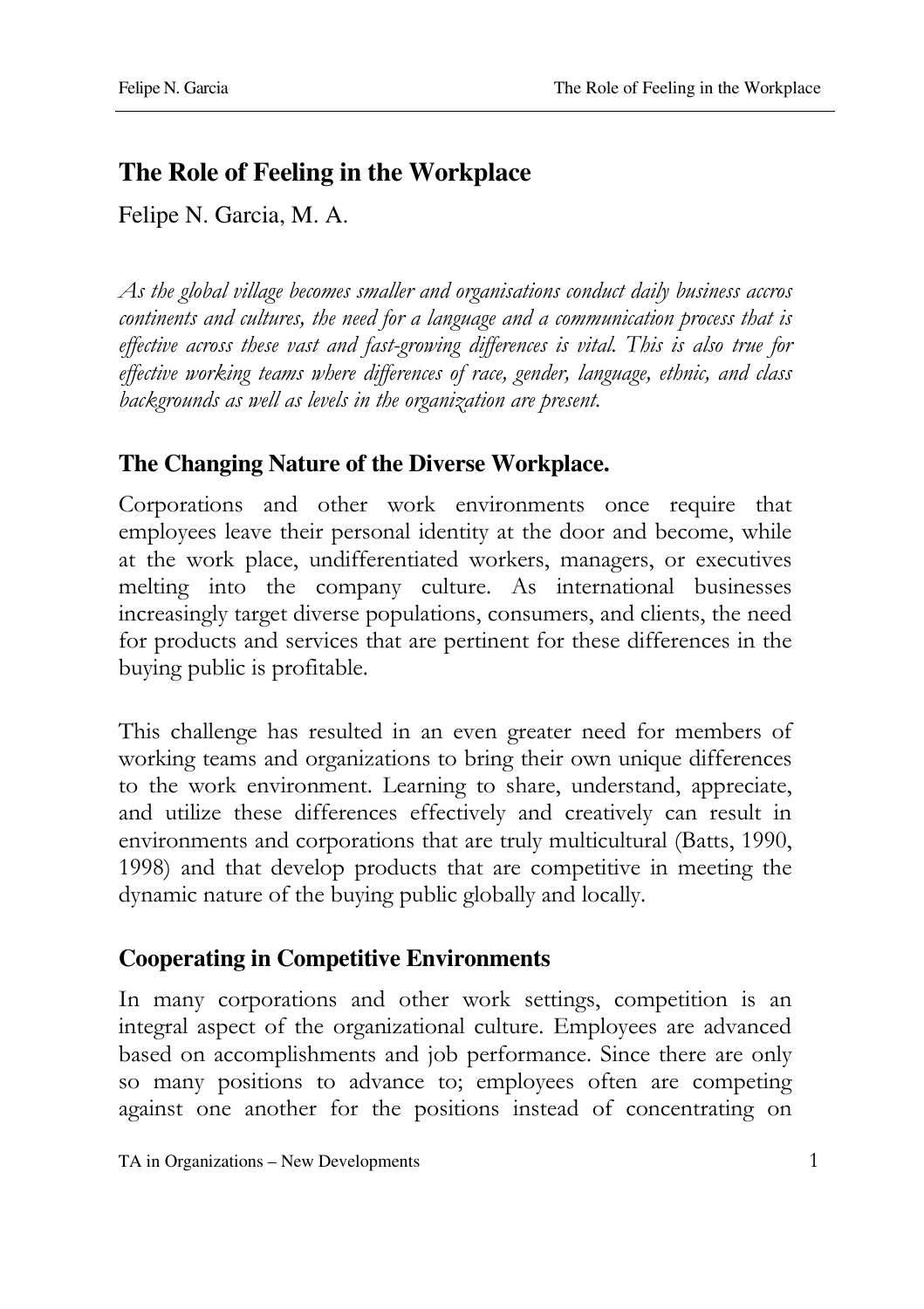personal excellence. Externally, the business competes with other products and services developed and offered by other companies.

Competition is about products and personal excellence in performance, not about human relations. Team members competing against each other impedes the effectiveness of the group work. Cooperation is about working together to meet mutual goals: better products, improved work environments, and relationships. The responsive process (Garcia, 1991) is useful in enhancing cooperative relationships and teamwork in environments where relational competition is counterproductive.

#### **The Internal Responsive Process.**

Feelings as indicators of a personal need. There are a variety of tools that are useful in making the shift from a monocultural work environment to a multicultural one. (Batts, 1990, 1998) We will be looking at only one of these tools in this paper. This tool focuses on the effective use of feelings in the workplace and other places where people interact. This tool can result in solutions, conclusions, and products that have wide attraction and application or that satisfy specific needs in the world of differences.

Feelings and opinions are what make each of us unique. Feelings are important indicators of our wants, likes, dislikes, and survival needs. Learning to use our feelings effectively and learning to listen and respond to other people's feelings in a multicultural world is crucial.

Feelings are a surge of energy produced by our body in response to a stimulus that encourage fight, flight or freeze. Myth has it that feelings are always volatile and always result in chaos and uproar. While this can be true in certain situations, where feelings are not being thought about and used effectively, this does not have to be so if feedings are responded to with thinking before action to identify the most effective use of the energy and to respond to the stimulus in the most productive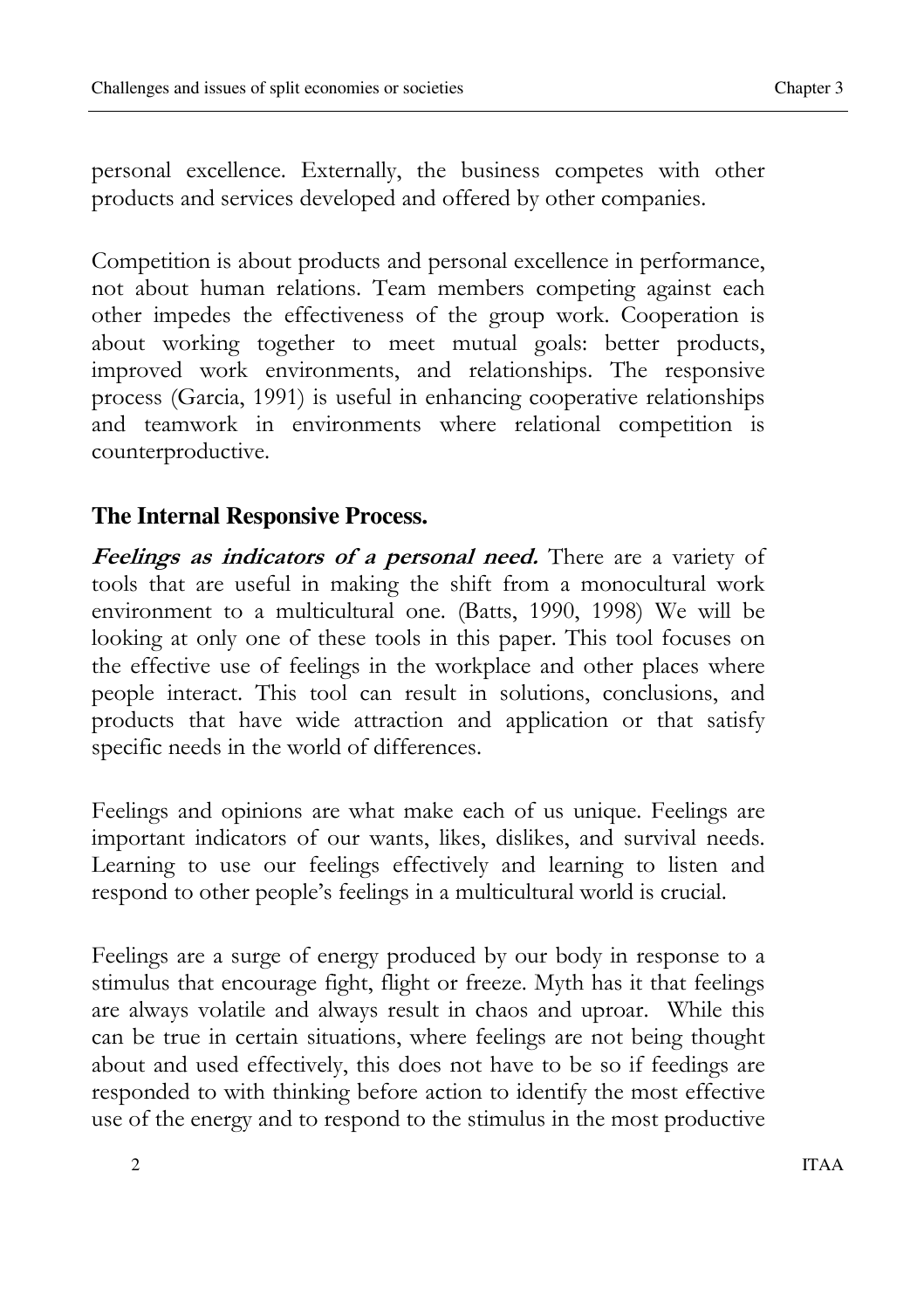manner. Feelings are messages about what we are needing or wanting in order to take care of ourselves in our relationships with others. (Fig. 1) When responded to with thinking and appropriate action, feelings play an important role in bringing our uniqueness into the workplace and into all other relationships that are important to us.

Feeling scared, for example, indicates a real or imagined threat to our safety and well being. If the threat is real, as in the fear that emerges when a car is speeding toward us, the solution is to quickly get out of the way and seek safety.

Sometimes the fear might be imagined, based on our interpretation of someone else's behavior (Steiner, 2003), as when we are fearful that we might get fired or reprimanded by our supervisor because we notice our supervisor being distant or distracted. In such situations, it is helpful to check out our conclusion about the other's behavior. We will cover this more in detail when we look at the external responsive process.

Sadness results from a loss. When we feel sad, it indicates a loss of some type, as when we realize that a co-worker is leaving or when we are aware that we did not get the raise in pay or promotion we had anticipated. The ultimate example of sadness is when we lose a loved one. In any of these cases, what we need is emotional support, often in the form of compassion and understanding from others and/or space to grieve.

### **Internal Responsive Process**<sup>i</sup>

1. Awareness of feeling.

Joyful, powerful, peaceful, sad, angry, scared.

2. Think about the feeling and identify the need, want.

Sad, natural response to loss. Healthy response provides support, understanding, compassion, empathy and space.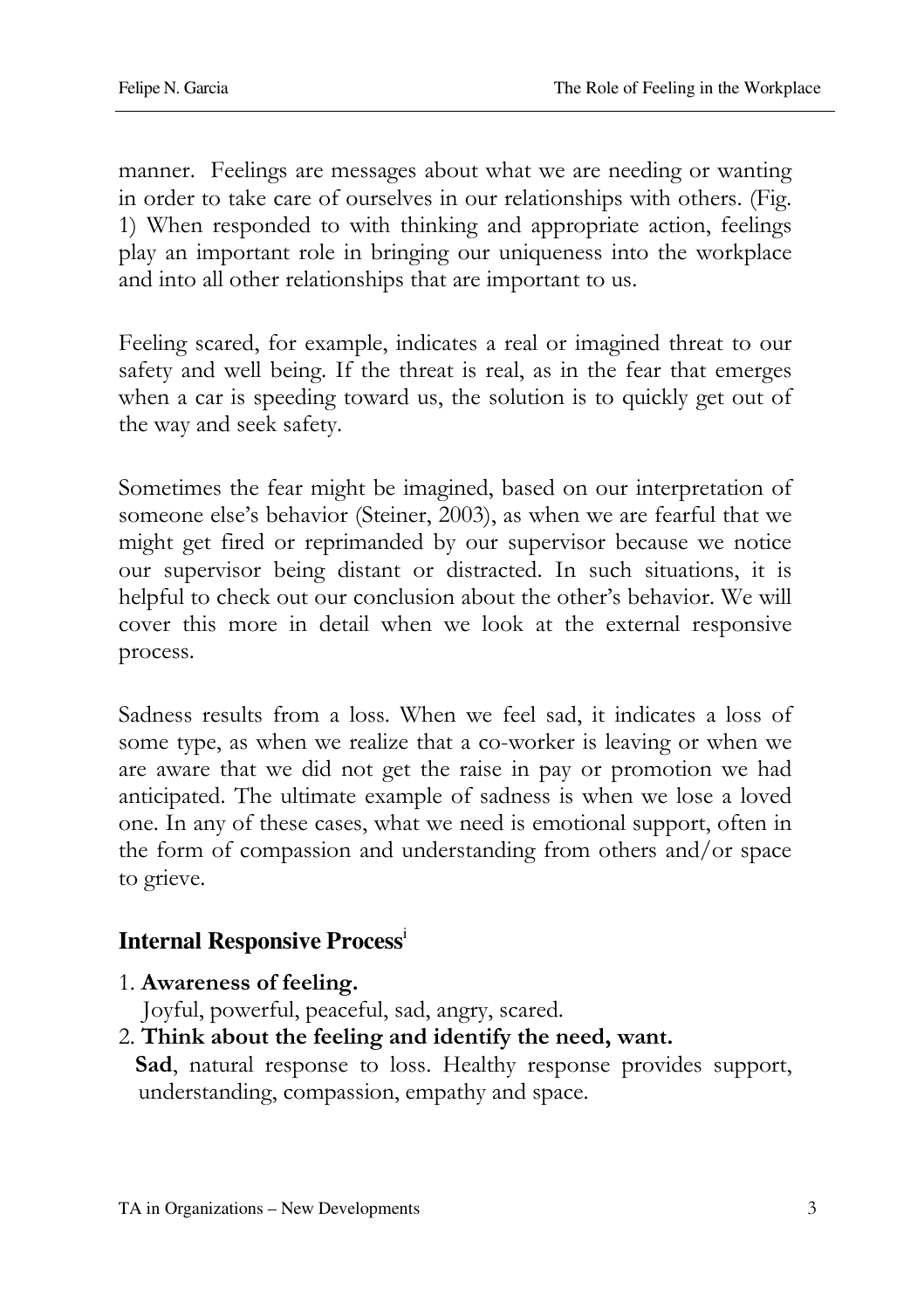Scared, natural response to real or imagined threat. Healthy response provides protection, support, encouragement and reality testing and confirmation of what is true and what is imagined.

Angry, natural response to boundary intrusion. Healthy response can include establishing or reestablishing boundaries, confrontation of the intrusion, verbalize resentment.

Peaceful, joyful, powerful, indicates homeostasis: enjoy, keep on keeping on.

3. Act to get need met (See external responsive process - Fig. 2).

4. Experience relief or recycle process.

Note: Be aware of substitute feelings which cover up real feelings.

#### Figure 1

Anger often threatens others, who then become angry back and the real problem, the fear and need for reassurance and safety, does not get addressed or solved. If fear is the favorite substitution, hours of obsessive scaring oneself with "what if's" can ensue.

#### **The External Responsive Process**

As we go outside ourselves to let others know of our likes, dislikes, comforts and discomforts, preferences and prejudices as indicated by our feelings and as respond to the same in others, we are practicing the external responsive process. Using our feelings as guides, we respond to our internal needs by letting others know what works better for us, what we want and or our resentments about their behaviors. Awareness of our feelings leads us to check out our interpretations about other people's behaviors, recognize and appreciate each other, AND inform each other about pertinent data and account for our mistakes. (Fig. 2)

The external responsive process is based on several assumptions. One assumption is that everyone is valuable and worthy of dignified treatment. This leads to the assumption that cooperative relationships are desirable and possible. Cooperative relationships are also based on the value and the importance of the input and contributions of everyone. Also important in practicing the external responsive process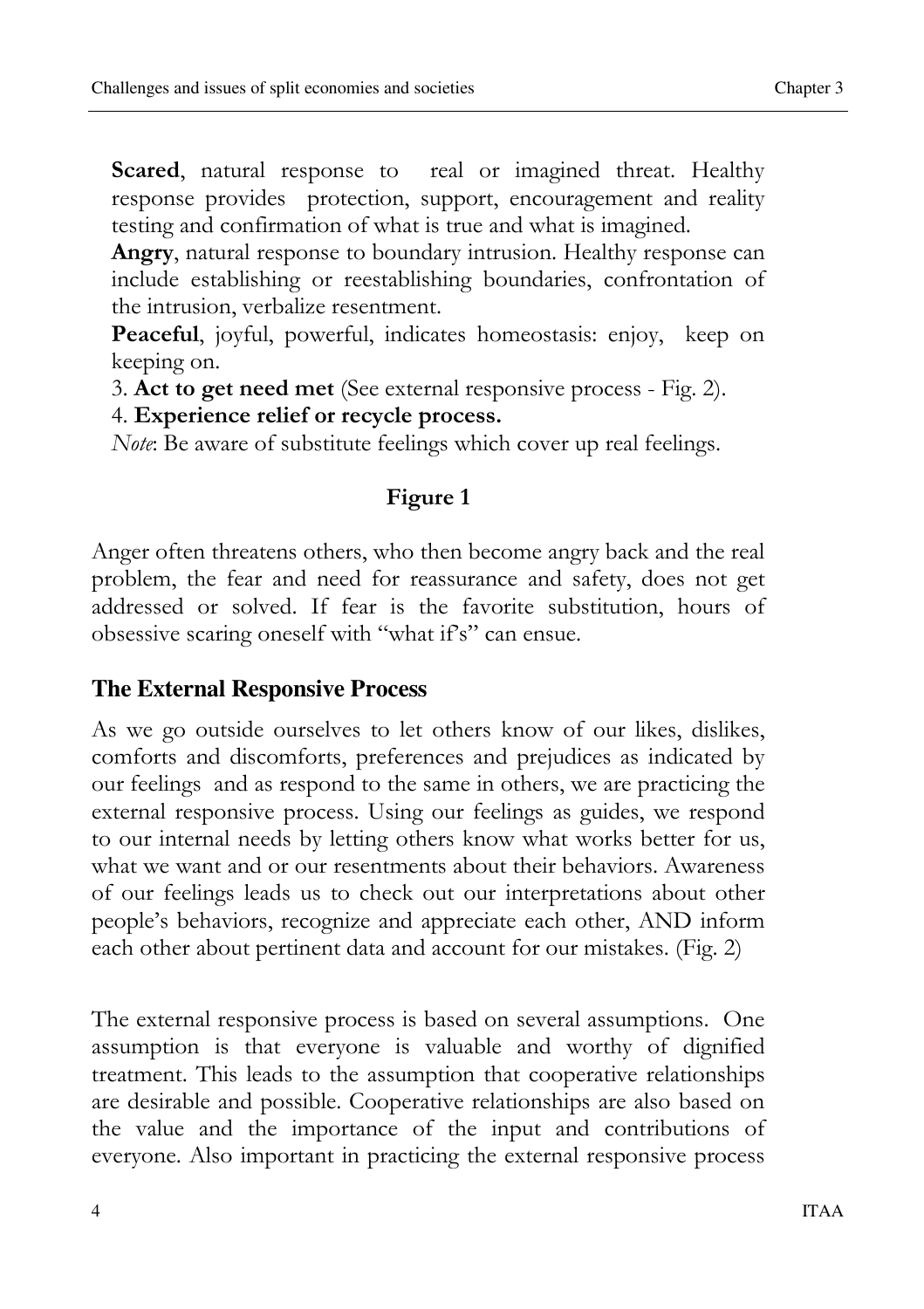cooperatively is that one initiation (Fig. 2) must be responded to before another one is introduced.

If someone tells you that they resent the fashion in which you give them feedback and or "help," you must at least say, "I hear you," or "tell me more about that" before you say, "And I resent the sloppy way you do your work." Such a response is competitive and results in resentments and breakdown in the collaborative process.

Several of the seven initiations on the external responsive process may be going on simultaneously. Listen to a conversation in which you are not involved emotionally. Be aware of the lack of clarity of what is wanted or whether anyone is responding. For example, often we hear "dialogues" that go something like this:

A says, "You are never in the office. You are spending too much time away from..."

 Interrupted by B saying "I'm here all the time; I'm here more than..."

 Interrupted by A: " ...and yesterday you said you were going to talk to me about..."

 Interrupted by B with, "What's the use of talking? You never listen..."

 Nothing is resolved and the requests are never made. Using the responsive process this might go something like this:

A initiates asking for a want, "I want your help with this project. When will you be around so that we can work on it?"

B responds, "I'll be happy to help you. I have some time in the morning. Will that work for you? While we are at this, could we also make some time to talk about the project that seems to be having difficulties?"

A responds, "Certainly."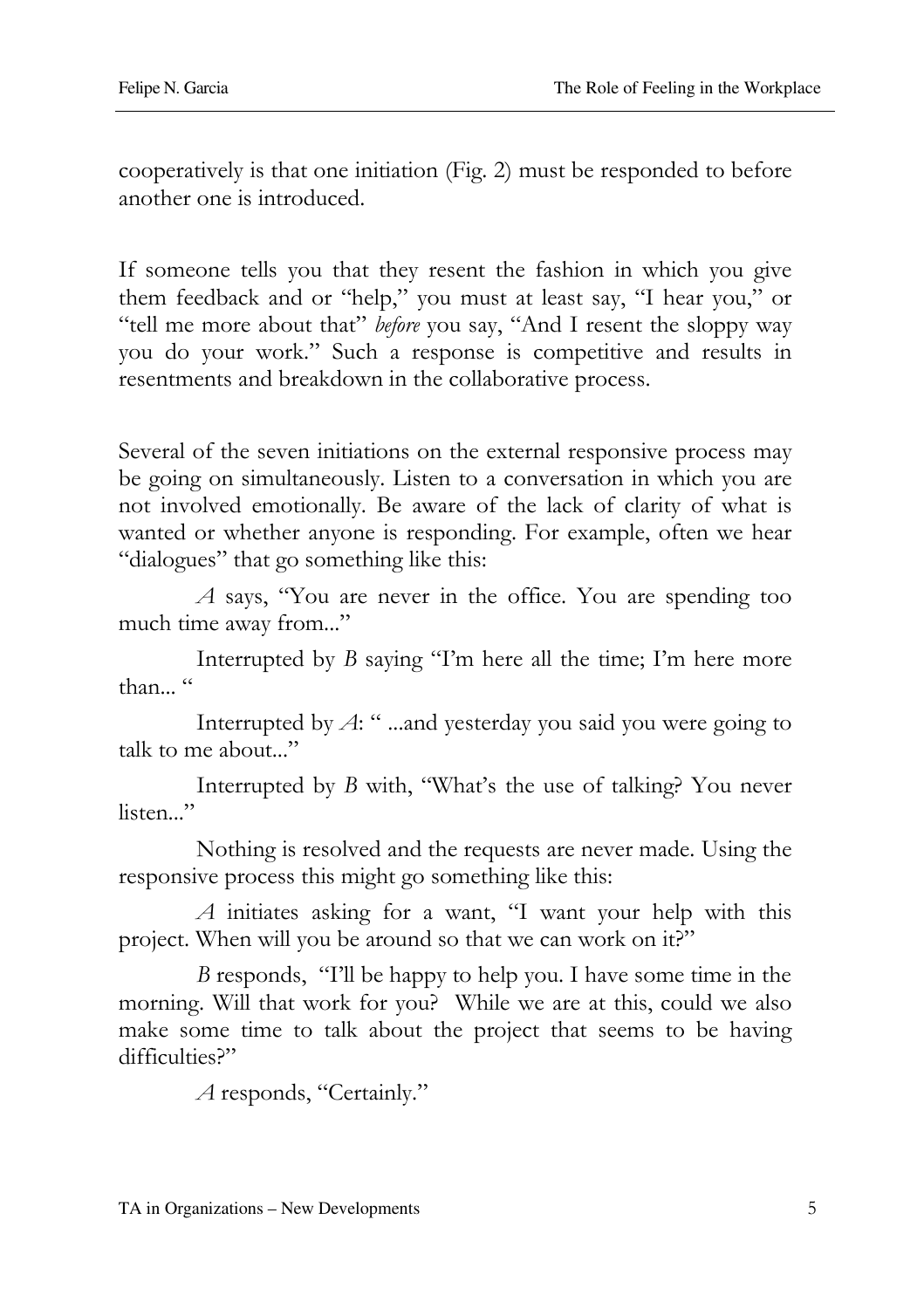| <b>Operations</b>            | <b>Initiations</b>                                                                                                                                                                                                                               | <b>Responses</b>                                                                                                                                                              |
|------------------------------|--------------------------------------------------------------------------------------------------------------------------------------------------------------------------------------------------------------------------------------------------|-------------------------------------------------------------------------------------------------------------------------------------------------------------------------------|
| 1<br>Asking for<br>Wants     | • Will you make some<br>time for us to discuss<br>this project?<br>• Will you tell me what<br>you like and don't like<br>about my work?                                                                                                          | • Certainly. How about<br>now <sup>2</sup><br>$\bullet$ Yes, I'd love to, OR<br>No, I don't want to right<br>now.<br>$\bullet$ No, not now, how<br>about tomorrow<br>morning? |
| 2<br>Verbalizing<br>Feelings | I have a resentment<br>to share with you, are<br>you willing to hear it? If<br>yes;<br>• When you (describe<br>specific behaviors), I felt<br>(impact on you).                                                                                   | • I apologize, I am very<br>sorry about that Please<br>tell me more.<br>• I'll take your feelings<br>into account.<br>• What would you want<br>me to do instead?              |
| 3<br>Setting<br>Limits       | • This area is off limits<br>to you.<br>$\bullet$ Please stop<br>interrupting me. Can we<br>set up another time?<br>• I have too much<br>work to do and cannot<br>take that on right now.<br>• I choose not to (with<br>or without explanation). | • I hear you and will<br>respect that.<br>I'll respect you and<br>your boundaries.<br>I understand.                                                                           |

## **External Responsive Process**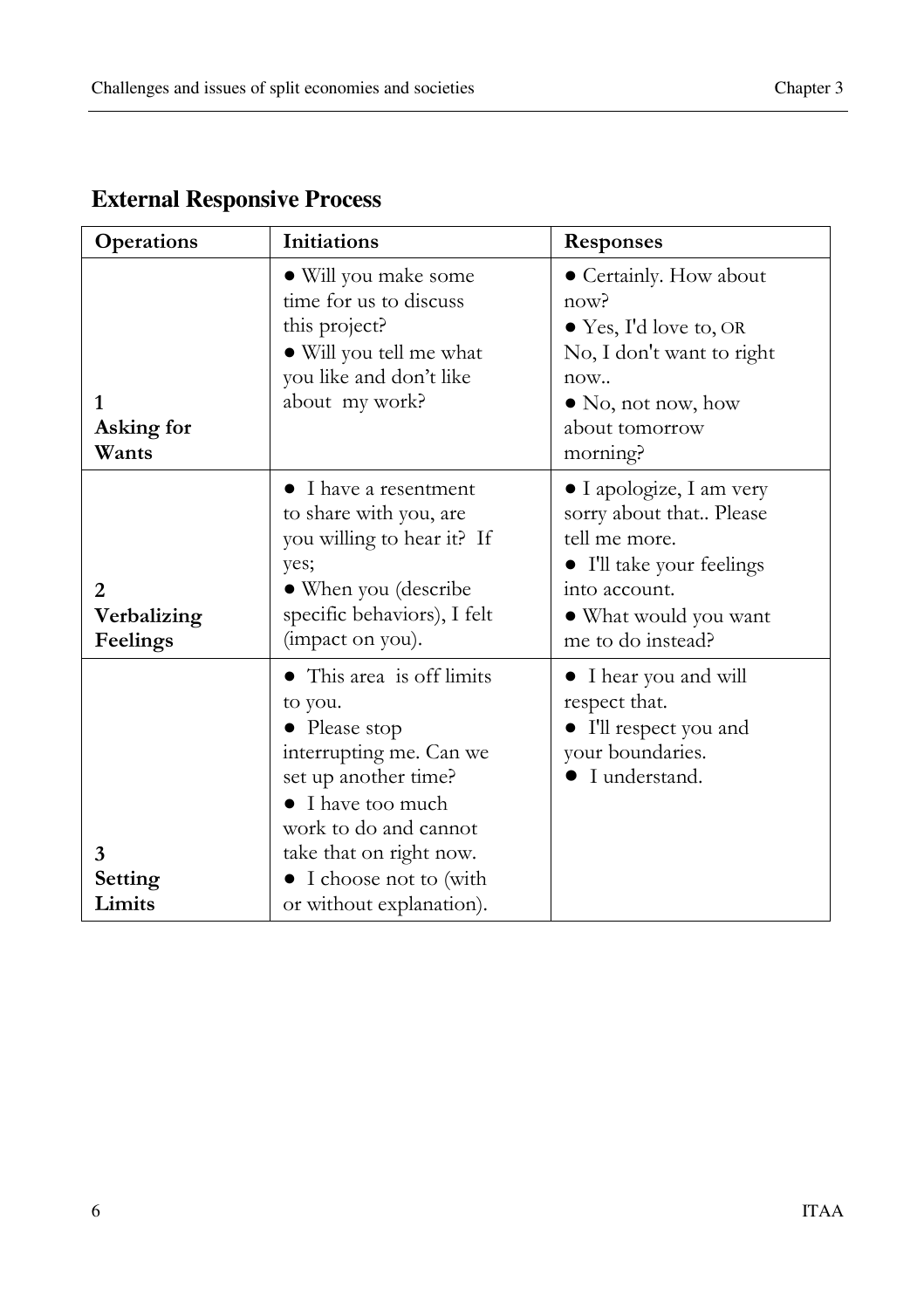| 4<br>Checking<br>out<br>interpretatio<br>n of others<br>behavior. | • I notice that you may<br>be avoiding me. Did I<br>do something to offend<br>you?<br>• Am I in jeopardy of<br>losing my job?<br>• I sense you are<br>resenting something<br>about me. Is that true?                                                                     | $\bullet$ Yes, (state<br>resentment).<br>• What is true and what<br>is not true about<br>interpretation? Share<br>seed of truth(Steiner<br>2003)<br>• Yes. I am angry at you<br>for not including me in<br>the meeting about this<br>project |
|-------------------------------------------------------------------|--------------------------------------------------------------------------------------------------------------------------------------------------------------------------------------------------------------------------------------------------------------------------|----------------------------------------------------------------------------------------------------------------------------------------------------------------------------------------------------------------------------------------------|
| 5<br>Sharing<br>Information                                       | • Mr. Jones is looking<br>for you.<br>• I will have this data<br>for you by tomorrow at<br>$9:00$ a.m.<br>$\bullet$ I just got a<br>promotion.<br>$\bullet$ I won't be here<br>tomorrow. I have a<br>doctor's appointment.<br>• I'm grieving the death<br>of my brother. | Thank you.<br>$\bullet$ How wonderful!<br>(Mirror the feeling of<br>joy, excitement, sadness,<br>fear.)<br>$\bullet$ I'm so sorry, Let me<br>know how I can support<br>you.                                                                  |
| 6<br><b>Stroking</b>                                              | • I appreciate your<br>work very much.<br>• You are vital to this<br>organization/work team.<br>• Thank you for getting<br>the reports done on<br>time.                                                                                                                  | • I like hearing that.<br>• Thank you.<br>• You are welcome. My<br>pleasure.                                                                                                                                                                 |
| 7<br>Accounting<br>(Lewis, 1998)                                  | • Includes feelings,<br>thoughts and plan.<br>$\bullet$ I want to account for<br>not inviting you to the<br>meeting. I was feeling<br>scared and thought that<br>you were too busy to<br>come any way. Next<br>time, I'll ask you first.                                 | $\bullet$ I accept your<br>apology.<br>• I appreciate your<br>explanation and look<br>forward to your<br>checking things out with<br>me.                                                                                                     |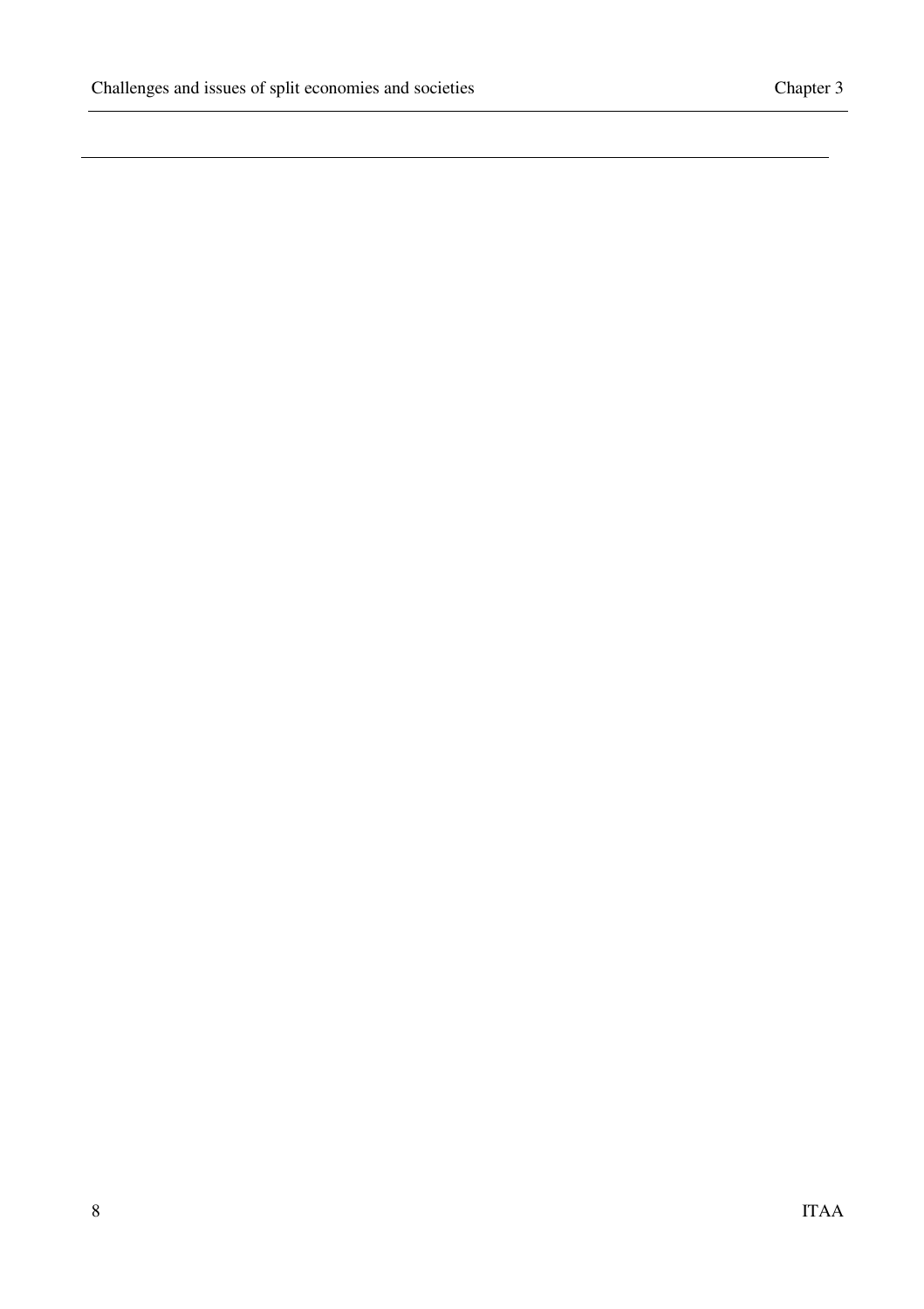The internal and external responsive process can be quite positive in using feelings in the workplace to stay true to ourselves and honest and direct with others. It takes practice as does any other tool or skill that we learn to use. It is helpful if there are opportunities to practice the skills in a structured training environment with supervision and coaching. At first, it may seem contrived and artificial but with time it becomes more comfortable and natural. The responsive process can work when others are not also using it; however, it is most effective when everyone has agreed to practice the process of thinking about feelings and communicating them with each other. The following Responsive Agreement (Fig. 3) is effective for people who want to practice the responsive process.

#### **Responsive Agreement**ii

Initiations need a response before another is introduced. Two initiations in a row create conflict.

| I will:                                                                                                                                                                                                                      | Response                                                                                                                                                                                                |
|------------------------------------------------------------------------------------------------------------------------------------------------------------------------------------------------------------------------------|---------------------------------------------------------------------------------------------------------------------------------------------------------------------------------------------------------|
| $\circ$ Ask for what I want.<br>(Will you)                                                                                                                                                                                   | Yes, no, other                                                                                                                                                                                          |
| • Check out realities.<br>(I have something to check<br>out with you; are you willing<br>to respond?)                                                                                                                        | Seed of truth about your<br>interpretation of my behavior.                                                                                                                                              |
| • Verbalize resentments and other<br>feelings, sad, scared, joyful etc.<br>(I have a resentment to share<br>with you; are you open to hearing<br>it? Or, I'd like to share some<br>feelings with you, are you<br>available?) | I hear and accept your resentment,<br>feeling.<br>(This is an opportunity to learn)<br>something about the other<br>and/or yourself. Blame and<br>shame are not useful. (Notice<br>and avoid defending) |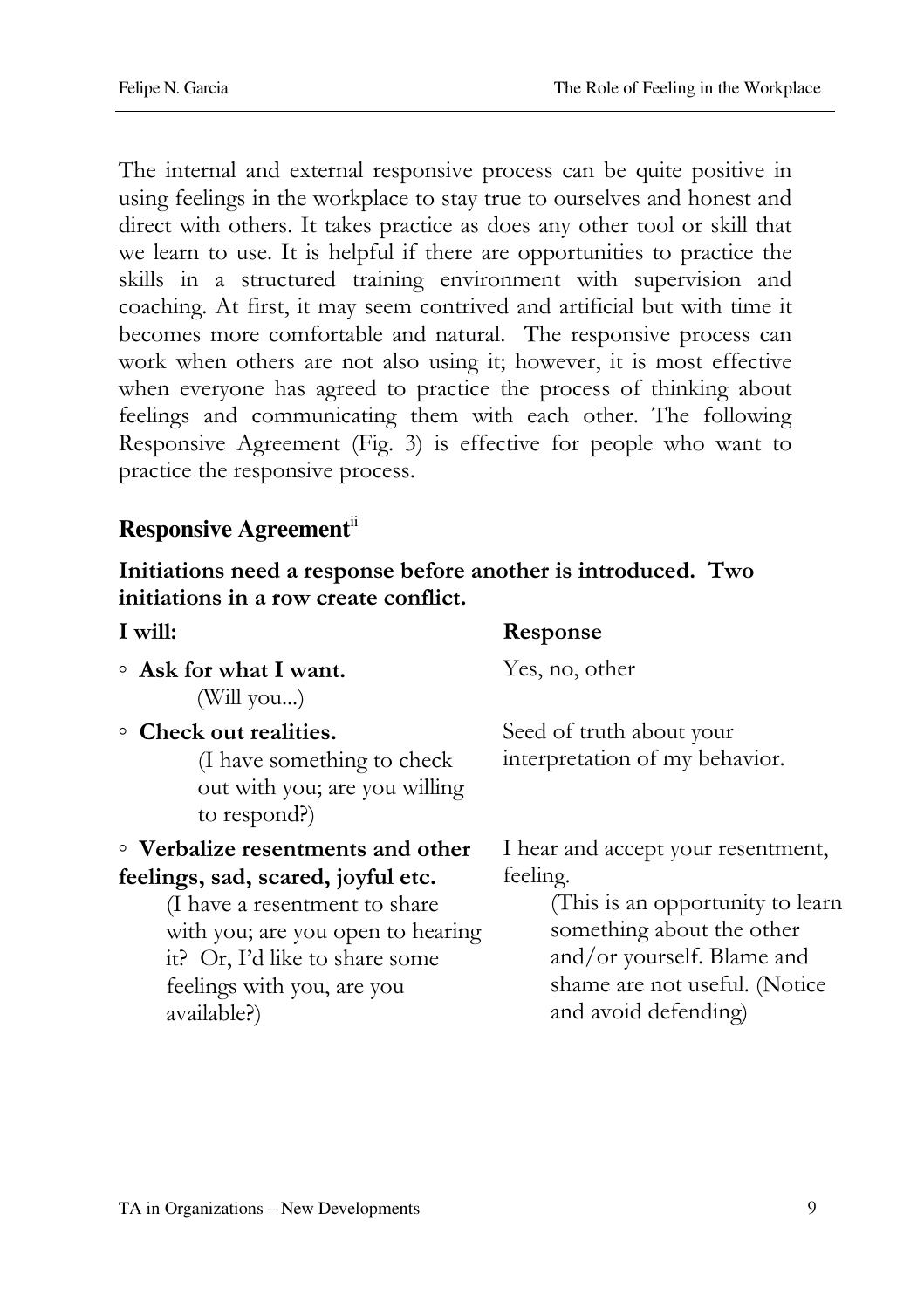## ◦ Set boundaries.

(Will you please stop.... Or, I don't have time for that now or I'm not available for that now.)

### ◦ Stroke self and others positively.

(I would like to give you some compliments, are you willing to hear them? Or, give compliments and appreciations freely and often.

## ◦ Share pertinent information.

(I have some information which is relevant, is this a good time to share it with you?)

### ◦ Accounting

(I have some accounting to do, are you willing to hear it? State accountable behavior, what you were thinking and feeling, and how you plan to be different in the future.)

#### I will respect your boundary. (Certainly, I will stop...or Would you like to balance your workload? .. I would appreciate your letting me know when you are available.)

Thank you, congratulations. (Yes, I would..... Will you say more about that? I am learning to take in compliments......I am happy about your successes.

Acknowledge. Thank you.

Expect change, accept, reject.

## I will respond to others when they initiate any of the above.

## **Summary**

As the workplace becomes more diverse and as our clients and relationships demand authenticity, learning to use our feelings to let others know who we are and what we want becomes essential for successful work relationships as well as personal relationships. The internal and external responsive processes are useful tools that help us think about our feelings and do something effective to take care of ourselves and respond to others.

Practicing the responsive process with others who are willing to be responsive with us is helpful in becoming more adept at the skills. Old,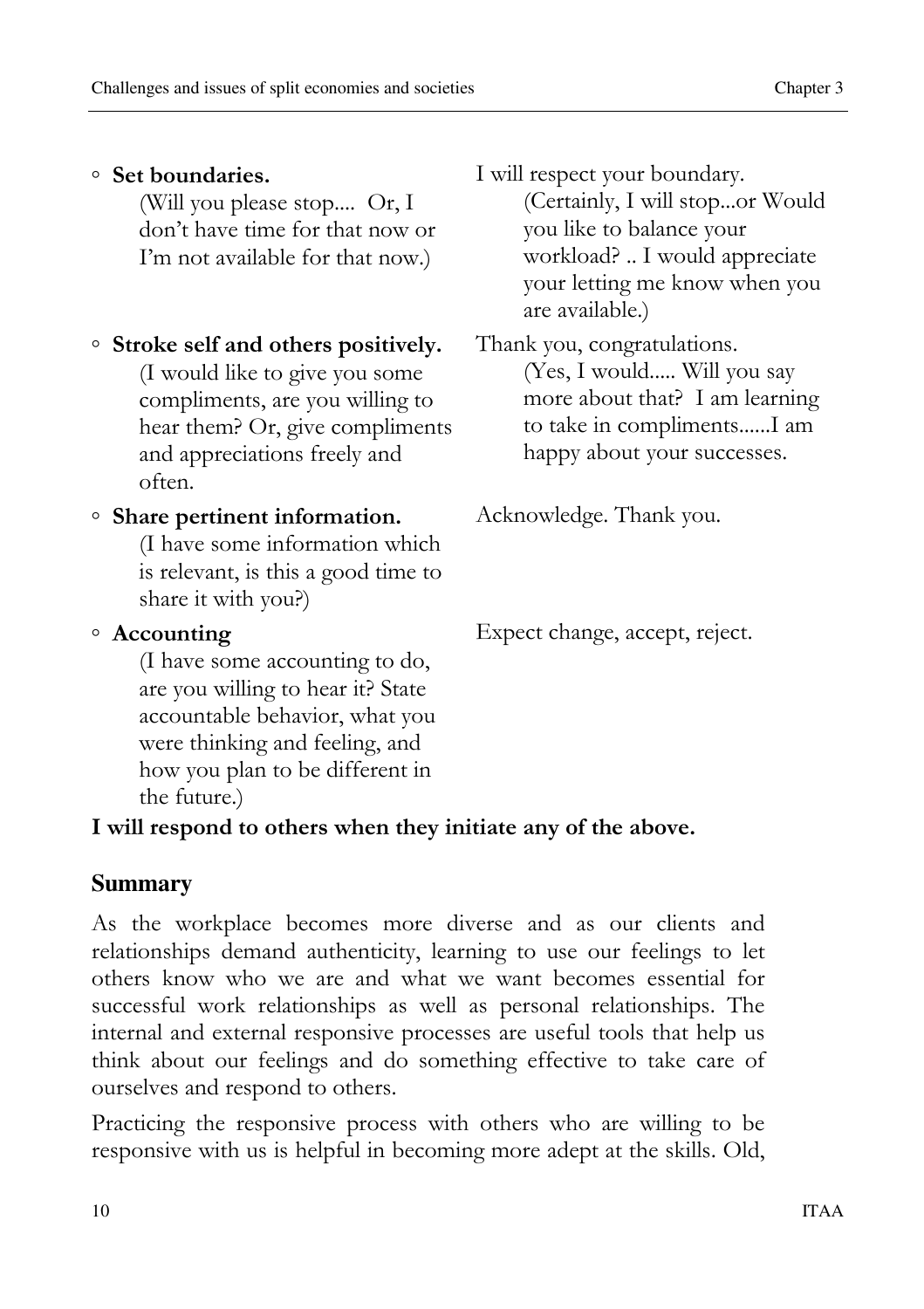ineffective communication or non-communication habits are difficult to unlearn and to let go of since they were often useful and survivaloriented when we learned them. Experiencing successes in our relationships will encourage us to continue the lifelong process of becoming once again authentic with ourselves and with others.

### **Works Cited**

Batts, Valerie. (1990). An overview of strategies for creating a multicultural workforce. Consulting Psychology Bulletin, Winter 1990, 3-6.

Batts, Valerie. (1998). Modern racism: New melody for the same old tunes. Cambridge: Episcopal Divinity School Occasional Papers.

Berne, Eric. (1959). Structure and dynamics of groups and organizations. New York: Grove Press.

English, Fanita. (1971). The substitute factor: Rackets and real feelings - part I. Transactional Analysis Journal, 1:4, 27.

English, Fanita. (1972). The substitute factor: Rackets and real feelings - part II. Transactional Analysis Journal, 2:1, 23-25.

Garcia, Felipe N. (1991). Responsivity. Transactional Analysis Journal, 21:4. October 1991.

Lewis, Jo Bowen. (1998). The cooperative process. In Jack Guillebeaux (Ed.), More is caught than is taught: A guide to quality child care. Montgomery, AL: Federation of Child Care Centers of Alabama.

Steiner, Claude. (2003). Emotional literacy: Intelligence with a heart. Fawnskin, CA: Personhood Press.

Thomas, David A. and Ely, Robin J. (1996) Making differences matter: A new paradigm for managing diversity. Harvard Business Review, September/October 1996, p. 79.